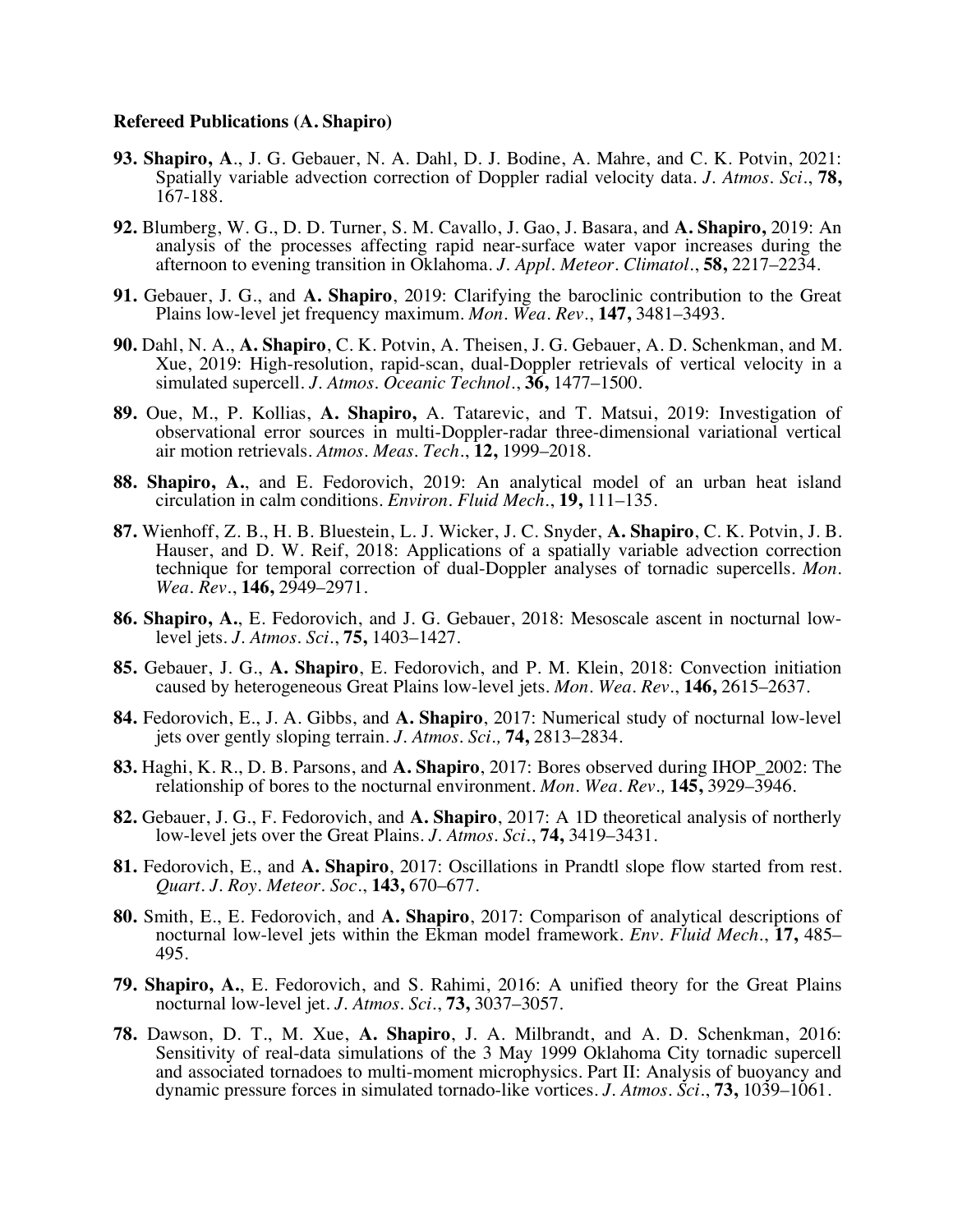- **77.** Klein, P. M., X.-M. Hu, **A. Shapiro**, and M. Xue, 2016: Linkages between boundary-layer structure and the development of nocturnal low-level jets in central Oklahoma. *Bound.- Layer Meteor.*, **158,** 383–408.
- **76.** Silva, F., A. Casanegra, **A. Shapiro**, M. Phan, B. Hawkins, L. Ji, J. Stoner, and A. Tafur, 2015: Impact of tornadoes on hospital admissions for acute cardiovascular events. *Thrombosis Res.*, **136,** 907–910.
- **75. Shapiro, A.**, S. Rahimi, C. K. Potvin, and L. Orf, 2015: On the use of advection correction in trajectory calculations. *J. Atmos. Sci.*, **72,** 4261–4280.
- **74. Shapiro, A.**, E. Fedorovich, and J. A. Gibbs, 2015: An analytical verification test for numerically simulated convective flow above a thermally heterogeneous surface. *Geosci. Model Dev.*, **8,** 1809–1819.
- **73.** Dawson, D. T., M. Xue, J. Milbrandt, and **A. Shapiro**, 2015: Sensitivity of real-data simulations of the 3 May 1999 Oklahoma City tornadic supercell and associated tornadoes to multi-moment microphysics. Part I: Storm- and tornado-scale numerical forecasts. *Mon. Wea. Rev.*, **143,** 2241–2265.
- **72.** Gibbs, J., A., E. Fedorovich, and **A. Shapiro**, 2015: Revisiting surface heat-flux and temperature boundary conditions in models of stably stratified boundary-layer flows. *Bound.-Layer Meteor*., **154**, 171–187.
- **71. Shapiro, A.**, and E. Fedorovich, 2014: A boundary-layer scaling for turbulent katabatic flow. *Bound.-Layer Meteor*., **153**, 1–17.
- **70. Shapiro, A.**, and E. Fedorovich, 2013: Similarity models for unsteady free convection flows along a differentially cooled horizontal surface. *J. Fluid Mech*., **736**, 444–463.
- **69.** Hu, X.-M., P. M. Klein, M. Xue, **A. Shapiro**, and A. Nallapareddy, 2013: Enhanced vertical mixing associated with a nocturnal cold-front passage and its impact on near-surface temperature and ozone concentration. *J. Geophys. Res*., **118**, 2714–2728.
- **68.** Potvin, C. K., L. J. Wicker, M. I. Biggerstaff, D. Betten, and **A. Shapiro**, 2013: Comparison between dual-Doppler and EnKF storm-scale wind analyses: The 29-30 May 2004 Geary, Oklahoma, supercell thunderstorm. *Mon. Wea. Rev.*, **141**, 1612–1628.
- **67.** Schenkman, A. D., M. Xue, and **A. Shapiro**, 2012: Tornadogenesis in a simulated mesovortex within a mesoscale convective system. *J. Atmos. Sci.*, **69**, 3372–3390.
- **66. Shapiro, A.**, and E. Fedorovich, 2012: Secularly growing oscillations in a stratified rotating fluid. *Phys. Fluids* **24**, 054107 (2012); doi: 10.1063/1.4722351
- **65. Shapiro, A**., B. Burkholder, and E. Fedorovich, 2012: Analytical and numerical investigation of two-dimensional katabatic flow resulting from local surface cooling. *Bound.-Layer Meteor*., **145**, 249–272.
- **64.** Potvin, C. K., L. J. Wicker, and **A. Shapiro**, 2012: Assessing errors in variational dual-Doppler wind syntheses of supercell thunderstorms observed by storm-scale mobile radars. *J. Atmos. Oceanic Technol.*, **29**, 1009–1025.
- **63**. Potvin, C. K., **A. Shapiro**, and M. Xue, 2012: Impact of a vertical vorticity constraint in variational dual-Doppler wind analysis: Tests with real and simulated supercell data. *J. Atmos. Oceanic Technol*., **29**, 32–49.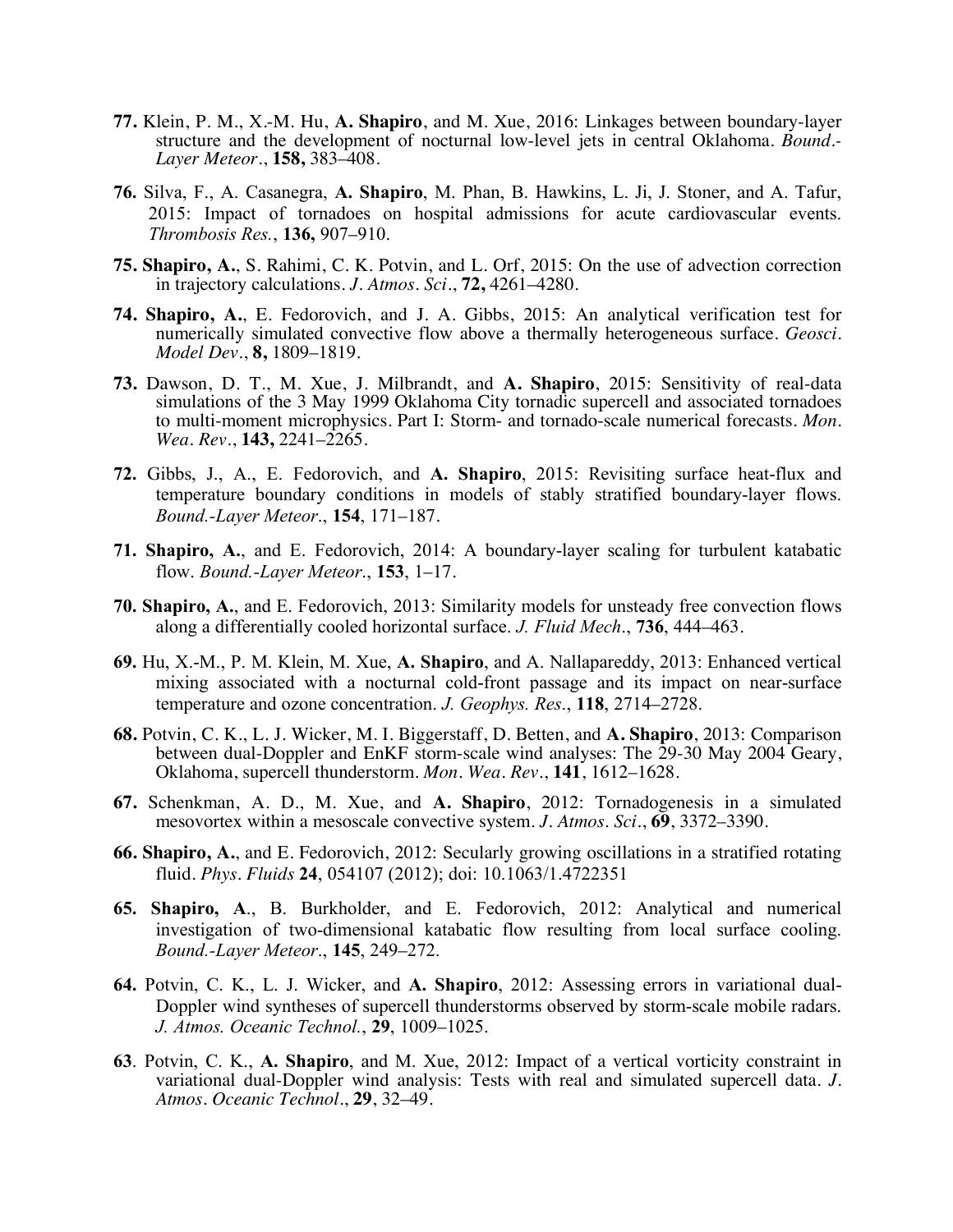- **62.** Nallapareddy, A., **A. Shapiro**, and J. J. Gourley, 2011: A climatology of nocturnal warming events associated with cold front passages in Oklahoma. *J. Appl. Meteor. Climatol.*, **50**, 2042–2061.
- **61**. Schenkman, A., M. Xue, **A. Shapiro**, K. Brewster, and J. Gao, 2011: Impact of CASA radar and Oklahoma mesonet data assimilation on the analysis and prediction of tornadic mesovortices in a MCS. *Mon. Wea. Rev.*, **139**, 3422–3445.
- **60.** Potvin, C. K., **A. Shapiro**, M. Biggerstaff, and J. Wurman, 2011: The VDAC technique: A variational method for detecting and characterizing convective vortices in multiple-Doppler radar data. *Mon. Wea. Rev*., **139**, 2593–2613.
- **59**. Schenkman, A., M. Xue, **A. Shapiro**, K. Brewster, and J. Gao, 2011: The analysis and prediction of the 8-9 May 2007 Oklahoma tornadic mesoscale convective system by assimilating WSR-88D and CASA radar data using 3DVAR. *Mon. Wea. Rev.*, **139**, 224– 246.
- **58. Shapiro, A.**, K. M. Willingham, and C. K. Potvin, 2010: Spatially variable advection correction of radar data. Part I: Theoretical considerations. *J. Atmos. Sci*., **67**, 3445–3456.
- **57. Shapiro, A.**, K. M. Willingham, and C. K. Potvin, 2010: Spatially variable advection correction of radar data. Part II: Test results. *J. Atmos. Sci*., **67**, 3457–3470.
- **56.** Burkholder, B., E. Fedorovich, and **A. Shapiro,** 2010: Evaluating sub-grid scale models for large-eddy simulation of turbulent katabatic flow. In *Quality and Reliability of Large-Eddy Simulations II*, Springer, 149–160.
- **55. Shapiro, A**., and E. Fedorovich, 2010: Analytical description of a nocturnal low-level jet. Q. *J. Roy. Met. Soc.*, **136**, 1255–1262.
- **54**. Axelsen, S. L., **A. Shapiro**, E. Fedorovich, and H. van Dop, 2010: Analytical solution for katabatic flow induced by an isolated cold strip. *Env. Fluid Mech.*, **10**, 387–414.
- **53.** Alaoui, A. H., L. White, and **A. Shapiro**, 2010: Estimation of vertical wind velocity using doppler radar data with vorticity constraints. *Appl. Math. Comput.*, **215**, 4119–4131.
- **52.** Fedorovich, E., and **A. Shapiro**, 2009: Turbulent natural convection along a vertical plate immersed in a stably stratified fluid. *J. Fluid Mech.*, **636**, 41–57.
- **51. Shapiro, A.,** and E. Fedorovich, 2009: Nocturnal low-level jet over a shallow slope. *Acta Geophys.*, **57**, 950–980.
- **50.** Burkholder, B., **A. Shapiro,** and E. Fedorovich, 2009: Katabatic flow induced by a crossslope band of surface cooling. *Acta Geophys.*, **57**, 923–949.
- **49.** Fedorovich, E., and **A. Shapiro**, 2009: Structure of numerically simulated katabatic and anabatic flows along steep slopes. *Acta Geophys.* **57**, 981–1010.
- **48.** Fedorovich, E., and **A. Shapiro**, 2009: Turbulence and waves in numerically simulated slope flows. *Mécanique et Industries*, **10**, 175–179.
- **47. Shapiro, A.**, C. K. Potvin, and J. Gao, 2009: Use of a vertical vorticity equation in variational dual-Doppler wind analysis, *J. Atmos. Oceanic Technol.*, **26**, 2089–2106.
- **46. Shapiro, A.,** P. M. Klein, S. C. Arms, D. Bodine and M. Carney, 2009: The Lake Thunderbird Micronet Project, *Bull. Amer. Meteor. Soc.*, **90**, 811–823. **Featured Cover**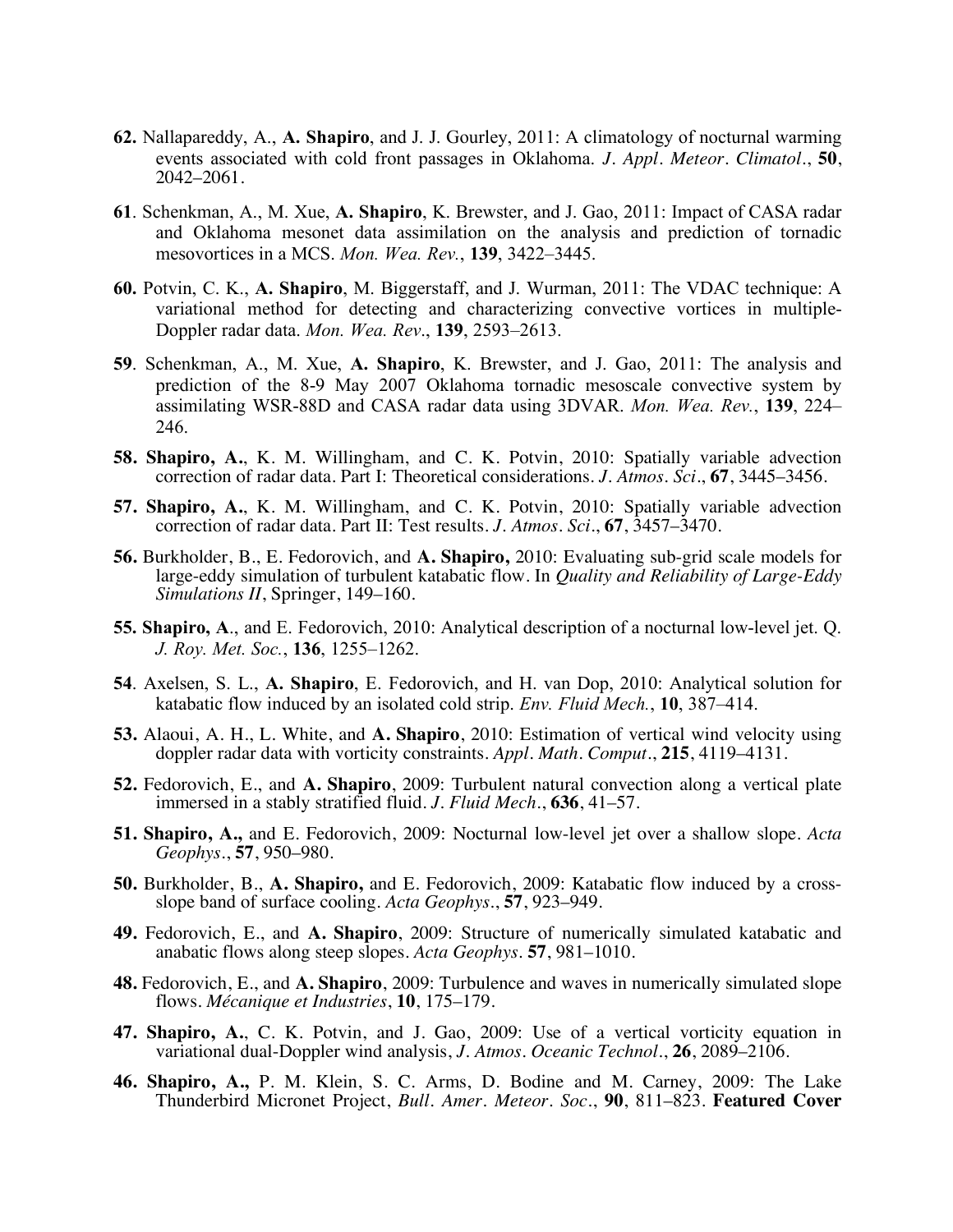## **Article**

- **45.** Potvin, C. K., **A. Shapiro**, T.-Y. Yu, J. Gao and M. Xue, 2009: Using a low-order model to detect and characterize tornadoes in multiple-Doppler radar data. *Mon. Wea. Rev.*, **137**, 1230–1249.
- **44.** Bodine, D., P. M. Klein, S. C. Arms, and **A. Shapiro**, 2009: Variability of surface air temperature over gently-sloped terrain. *J. Appl. Meteor. Climatol.*, **48**, 1117–1141.
- **43.** Wang, Y., T.-Y. Yu, M. Yeary, **A. Shapiro**, S. Nemati, M. Foster, D. L. Andra, Jr. and M. Jain, 2008: Tornado detection using a neuro-fuzzy system to integrate shear and spectral signatures. *J. Atmos. Oceanic Technol.*, **25**, 1136–1148.
- **42.** White, L., **A. Shapiro**, and F. White, 2008: Radar placement based on a geometric uncertainty multiplier reduction criterion. *Comput. Optim. Appl.*, **41**, 61–80.
- **41. Shapiro, A.,** and E. Fedorovich, 2008: Coriolis effects in homogeneous and inhomogeneous katabatic flows. *Q. J. Roy. Met. Soc.*, **134**, 353–370.
- **40. Shapiro, A.**, and E. Fedorovich, 2007: Katabatic flow along a differentially cooled sloping surface. *J. Fluid Mech.*, **571**, 149–175.
- **39.** Zrnic, D. S., J. F. Kimpel, D. E. Forsyth, **A. Shapiro**, G. Crain, R. Ferek, J. Heimmer, W. Benner, T. J. McNellis, and R. J. Vogt, 2007: Agile beam phased array radar for weather observations. *Bull. Amer. Meteor. Soc.*, **88**, 1753–1766.
- **38.** Yu, T.-Y., Y. Wang, **A. Shapiro**, M. Yeary, D. Zrnic, and R. J. Doviak, 2007: Characterization of tornado spectral signatures using higher order spectra. *J. Atmos. Oceanic Technol.*, **24**, 1997–2013.
- **37.** White, L., and **A. Shapiro**, 2007: Radar network scanning coordination based on ensemble transform Kalman filtering variance optimization. *Appl. Math. Comput.*, **188**, 1285–1309.
- **36.** White, L., and **A. Shapiro**, 2007: Optimization of radar scanning strategies using an ensemble relative error criterion. *Appl. Math. Comput.*, **188**, 693–712.
- **35.** Martin, W. J., and **A. Shapiro**, 2007: Discrimination of bird and insect radar echoes in clear-air using high-resolution radars. *J. Atmos. Oceanic Technol.*, **24**, 1215–1230.
- **34.** Yeary, M., Y. Zhai, T.-Y. Yu, S. Nematifar, and **A. Shapiro**, 2006: Spectral calculations and IEEE Transactions on Instrumentation and Measurement, **55**, (4), 1430–1442.
- **33.** Gao, J., M. Xue, S.-Y. Lee, **A. Shapiro**, Q. Xu, and K. K. Droegemeier, 2006: A three- dimensional variational single-Doppler velocity retrieval method with simple conservation equation constraint. *Meteor. Atmos. Physics*, **94**, 11–26.
- **32. Shapiro, A.**, 2006: An analytical solution of the Navier-Stokes equations for unsteady backward stagnation-point flow with injection or suction. *J. Appl. Math. Mech.* (ZAMM) **86**, 281–290.
- **31. Shapiro, A.**, and E. Fedorovich, 2006: Natural convection in a stably stratified fluid along vertical plates and cylinders with temporally-periodic surface temperature variations. *J. Fluid Mech.*, **546**, 295–311.
- **30.** White, L., and **A. Shapiro**, 2005: Optimization of wind field retrieval procedures. *Appl. Math. Comput.*, **171**, 25–52.
- **29. Shapiro, A.**, 2005: Drag-induced transfer of horizontal momentum between air and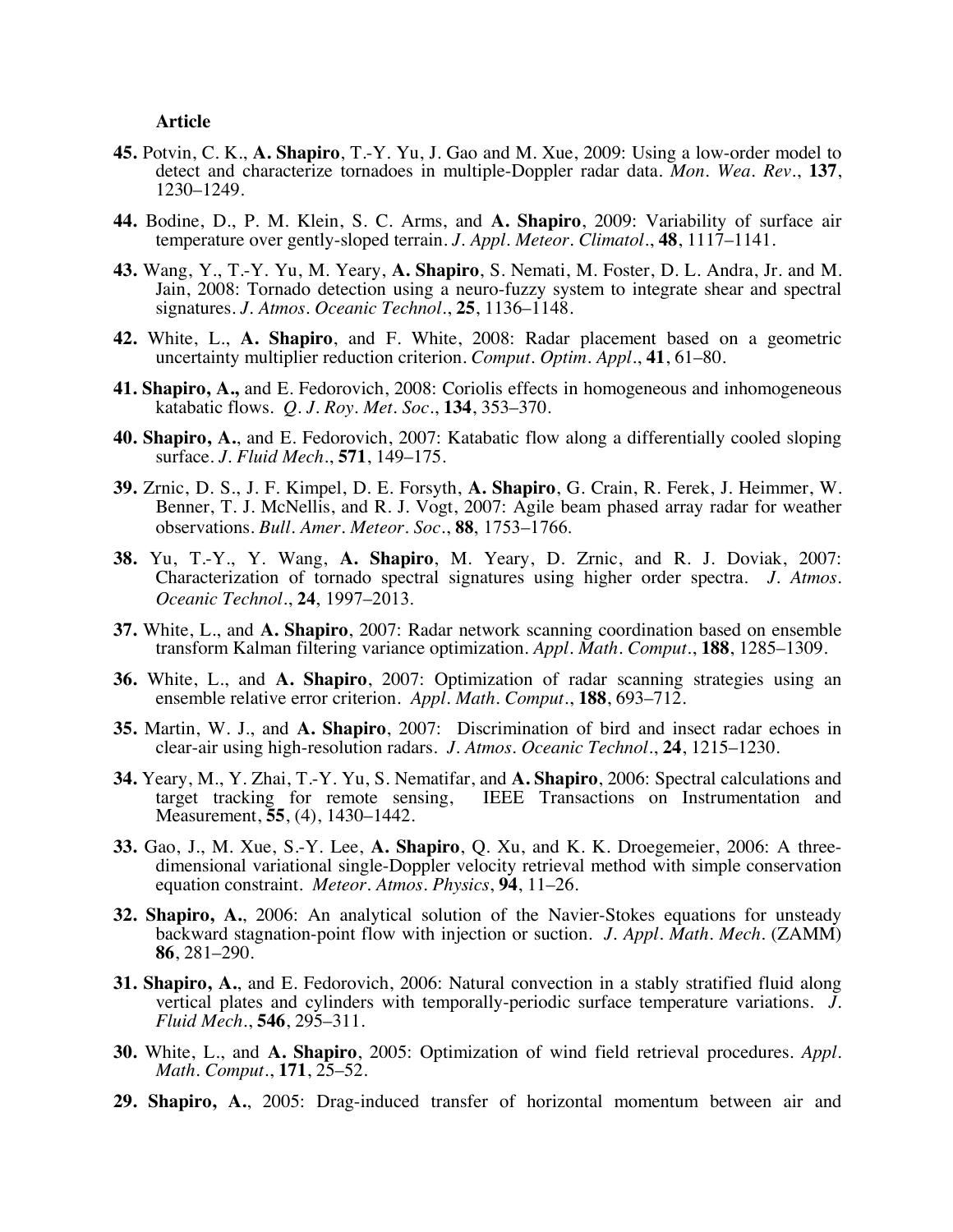raindrops. *J. Atmos. Sci.*, **62**, 2205–2219.

- **28.** Martin, W. J., and **A. Shapiro**, 2005: Impact of radar tilt and ground clutter on wind measurements in clear air. *J. Atmos. Oceanic Technol.*, **22**, 649–663.
- **27. Shapiro, A.**, and E. Fedorovich, 2005: Analytical and numerical study of natural convection in a stably stratified fluid along vertical plates and cylinders with temporally-periodic surface temperature variations. *Progress in Computational Heat and Mass Transfers*, Vol. 1, R. Bennacer, A. A. Mohamad, M. El Ganaoui, J. Sicard, Eds., Lavoisier, 77–82.
- **26. Shapiro, A.**, and E. Fedorovich, 2004: Prandtl number dependence of unsteady natural convection along a vertical plate in a stably stratified fluid. *Intl. J. Heat Mass Transfer*, **47**, 4911–4927.
- **25. Shapiro, A.**, and E. Fedorovich, 2004: Unsteady convectively driven flow along a vertical plate immersed in a stably stratified fluid. *J. Fluid Mech.*, **498**, 333–352.
- **24. Shapiro, A.**, P. Robinson, J. Wurman, and J. Gao, 2003: Single-Doppler velocity retrieval with rapid scan radar data. *J. Atmos. Oceanic Technol.,* **20**, 1758–1775.
- **23.** Dowell, D. C., and **A. Shapiro**, 2003: Stability of an iterative dual-Doppler wind synthesis in Cartesian coordinates. *J. Atmos. Oceanic Technol.,* **20**, 1552–1559.
- **22. Shapiro, A.**, and K. M. Kanak, 2002: Vortex formation in ellipsoidal thermal bubbles. *J. Atmos. Sci.*, **59**, 2253–2269.
- **21.** Mewes, J. J., and **A. Shapiro**, 2002: On use of the vorticity equation in dual-Doppler analysis of the vertical velocity field. *J. Atmos. Oceanic Technol.,* **19**, 543–567.
- **20.** Weygandt, S. S., **A. Shapiro** and K. K. Droegemeier, 2002: Retrieval of initial forecast fields from single-Doppler observations of a supercell thunderstorm. Part I: Single-Doppler velocity retrieval. *Mon. Wea. Rev.*, **130**, 433–453.
- **19.** Weygandt, S. S., **A. Shapiro** and K. K. Droegemeier, 2002: Retrieval of initial forecast fields from single-Doppler observations of a supercell thunderstorm. Part II: Thermodynamic retrieval and model prediction. *Mon. Wea. Rev.,* **130**, 454–476.
- **18. Shapiro, A.**, 2001: Solid-body-type vortex solutions of the Euler equations. *J. Fluid Mech.*, **444**, 99–115.
- **17. Shapiro, A.**, 2001: A centrifugal wave solution of the Euler and Navier-Stokes equations. *J. Appl. Math. Phys. (ZAMP)*, **52**, 913–923.
- **16. Shapiro, A.**, 2001: Flow of an inviscid rotating liquid into an elevated sink. *Quart. J. Mech. Appl. Math.*, **54**, 243–256.
- **15.** Lazarus, S., **A. Shapiro**, and K. Droegemeier, 2001: An application of the Gal-Chen/Zhang single-Doppler velocity retrieval to a deep convective storm. *J. Atmos. Sci.*, **58**, 998–1016.
- **14.** Xue, M., K. K. Droegemeier, V. Wong, **A. Shapiro**, K. Brewster, F. Carr, D. Weber, Y. scale nonhydrostatic atmospheric simulation and prediction tool. Part II: Model physics and applications. *Meteor. Atmos. Phys.*, **76**, 143–165.
- **13.** Gao, J., M. Xue, **A. Shapiro**, Q. Xu, and K. K. Droegemeier, 2001: Three-dimensional simple adjoint velocity retrievals from single Doppler radar, *J. Atmos. Oceanic Technol.*, **18**, 26–38.
- **12. Shapiro, A.**, and J. Mewes, 1999: New formulations of dual-Doppler wind analysis. *J.*